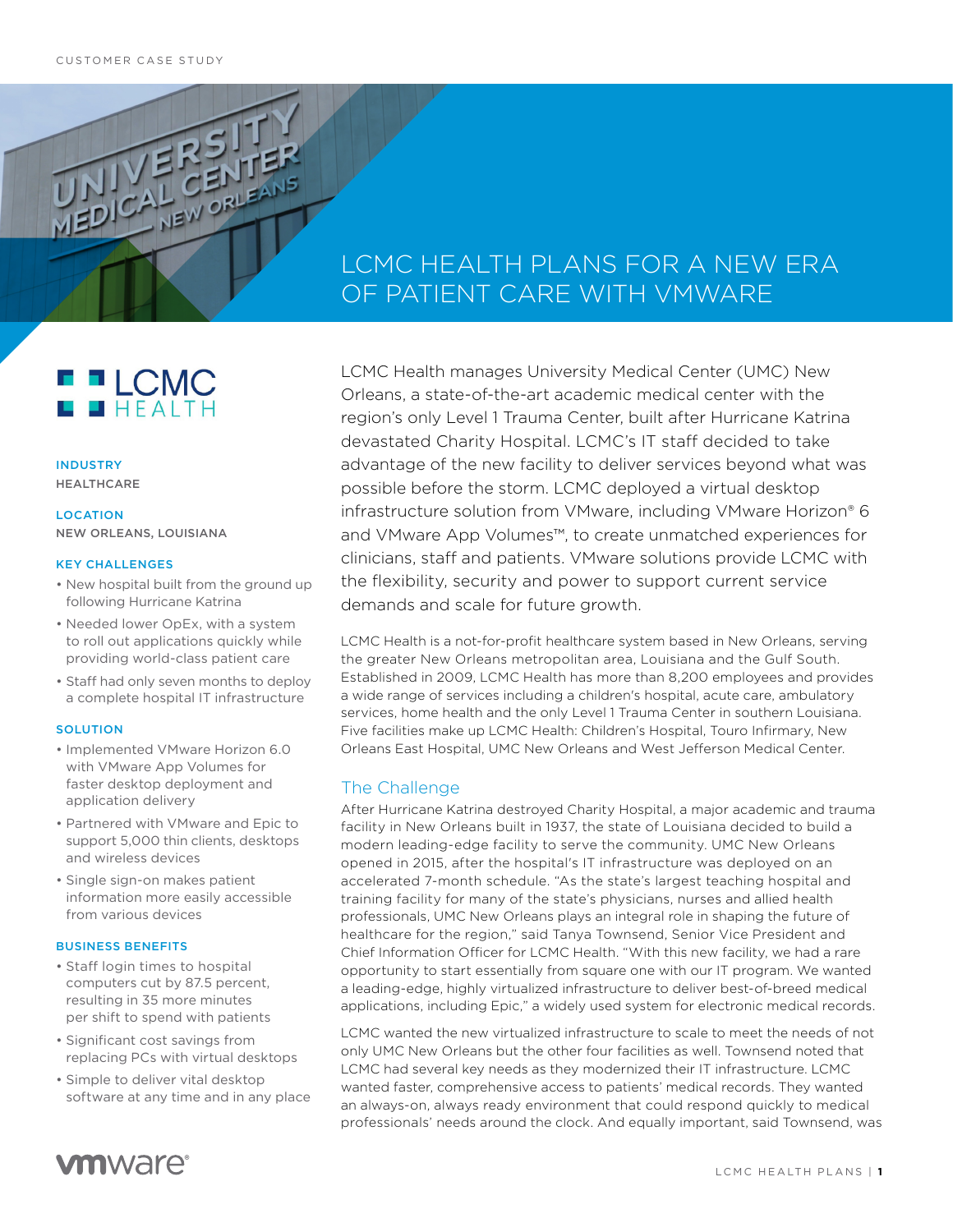*"*VMware offered us the greatest balance of performance, cost, as well as management tools for our technical teams to be able to manage the entire environment. When we looked at some of the new technology like App Volumes and the overall integration that it has with the ecosystem of other applications and providers out there, it presented the best value overall."

AUSTIN PARK PRINCIPAL CONSULTANT LCMC HEALTH

### VMWARE FOOTPRINT

- VMware Horizon 6.0
- VMware App Volumes
- VMware User Environment Manager
- VMware vCenter™
- VMware vSphere®

"trusted technology partners with significant healthcare industry experience to deliver, implement and support new systems within a short timetable … providers that could take effectiveness, cost, and user experience into account."

## The Solution

LCMC worked with VMware to support 5,000 devices at UMC New Orleans, including thin clients, desktop computers and wireless devices. The hospital deployed VMware Horizon 6.0 with Horizon View™ and VMware App Volumes. With their VMware solution, UMC New Orleans can deliver a wide variety of enterprise and desktop applications, from web browsers to specialized medical software. Using virtual desktops reduces system requirements, allowing the use of less expensive hardware while maintaining quality end user experiences.

App Volumes enables IT staff to streamline application delivery and provide a number of specialized medical applications that they could not support before. Remote management also eliminates the need for systems to be shut down for maintenance and service interruptions, helping the hospital focus on patient care instead of IT issues. Automation within the new platform helps IT staff identify issues such as viruses faster, pushes updates without service outages, improves compliance and reduces strain on IT staff.

LCMC uses VMware User Environment Manager™, a Horizon component that simplifies end-user profile management and maintains personalized settings across multiple devices, to control and optimize the virtual desktop startup process. Horizon supports single sign on (SSO) across multiple devices at UMC New Orleans. Clinicians use a number of computing devices around the hospital, including workstations on wheels. Hospital staff log in to these devices by tapping their badge on a hospital computer. When their work on that computer is done, they use their badge to tap out. When they move to another area of the hospital, they simply tap in again and pick up where they left off. This saves critical time that can be spent on patient care.

In addition to its own products, VMware recommended several third-party products, including Imprivata Authentication Management and AppSense User Environment Management. "The flexibility of VMware to step outside of its own solutions built confidence among LCMC stakeholders and executives in the final platform, as well as helped to ensure the project was completed on time and on budget," said Townsend.

# Business Results & Benefits

Centralized management with VMware Horizon has enhanced security and governance through improved visibility into desktops, applications, and the virtual infrastructure as a whole. "We use this platform to deliver all of our clinical applications, including our EMR application from Epic, and graphics-intensive applications like our radiology application. Our users really like the high image quality that they are able to get through the virtual system," said Austin Park, principal consultant with LCMC Health.

App Volumes "is actually one of the cooler technologies we employ here at the hospital," said Park. In a traditional virtual desktop image, making any changes to an application requires opening the image, installing the software, testing and then recomposing the whole pool — which takes a lot of time. This process could also cause down time for end users, which is a problem in a healthcare setting where minutes matter. With App Volumes, said Park, "We are able to separate the